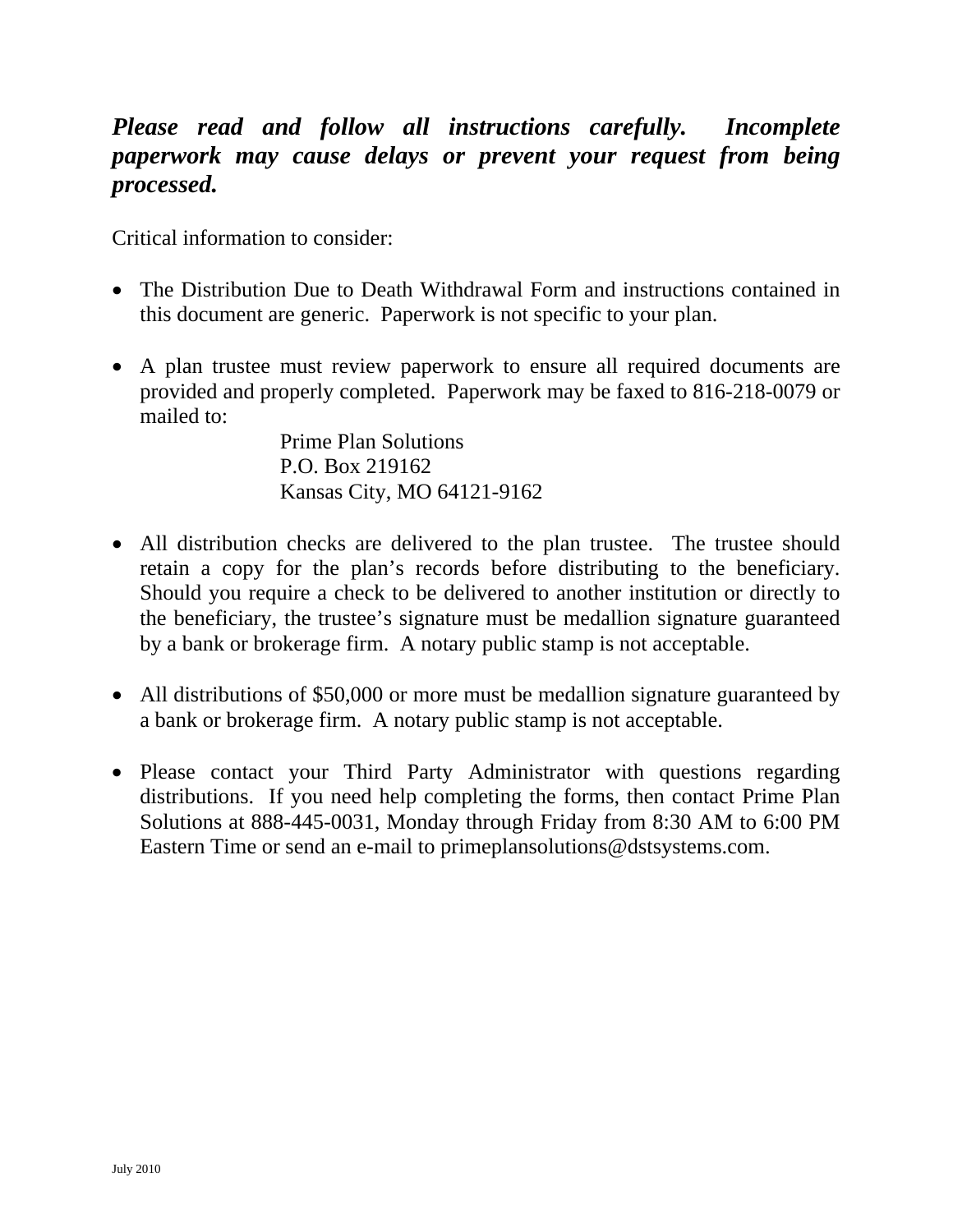# **Instructions for Distribution Due to Death**

We are sorry to hear of the death of your participant. The instructions provided below outline the steps necessary to distribute the participant's account balance to the surviving spouse or beneficiaries.

- 1. The plan trustees are responsible for maintaining the original copies of participant's Beneficiary Designation Form. Locate the most recent copy for the deceased participant to determine the beneficiary name, Social Security Number, and relationship to the deceased.
- 2. The IRS and DOL require that the beneficiary receive adequate notice of his/her distribution rights under the plan within a reasonable time before the distribution. This must include a Special Tax Notice Regarding Plan Payments provided not more than 180 days before or less than 30 days before the actual distribution. Our forms include a waiver of the minimum 30 day period, but not the maximum 180 day period.
- 3. Most Safe Harbor 401(k) Plans make the required Safe Harbor Match at the end of the plan year. If you request a distribution for this beneficiary prior to that contribution, then you will need to provide the notice and distribution paperwork again after the contribution is deposited.
- 4. Alternately, Safe Harbor Plans may choose to make the Safe Harbor Match for every participant through the last pay period in which the deceased participant contributed. You may not make the match only for the deceased participant. It must be deposited at the same time for every eligible participant in the plan.
- 5. Locate, copy and provide the following forms to the surviving spouse or beneficiaries:
	- i. Surviving Spouse Beneficiary Distribution Election Form. The surviving spouse will complete and return to the trustee.
	- ii. Non-Spouse Beneficiary Distribution Election Form. Beneficiaries other than a surviving spouse will complete and return this form to the trustee.
	- iii. Special Tax Notice Regarding Plan Payments. There are separate forms for spouse and nonspouse beneficiaries. Please ensure a copy of all pages is provided.
- 6. Prepare a cover letter to accompany the forms. Instruct the beneficiary to read all forms and to complete the Distribution Election Form and return the original to the plan trustee. Your letter should indicate the deadline to return the forms to ensure the 180 day period is not exceeded.
- 7. The cover letter must provide specific instructions regarding the distribution. It should list the name and Social Security Number of the deceased participant. The letter should instruct Prime Plan Solutions to transfer the participant's balance to the beneficiary and then distribute to the beneficiary as provided on the Distribution Election Form. Send copies of the completed forms with this letter. Please retain the originals in your plan's permanent file. If the form requires a medallion signature guarantee, send the originals and keep a copy. The letter must be signed by a trustee in his or her capacity as trustee. For example: John Doe, Trustee of the ABC 401(k) Plan.
- 8. Fax the cover letter and forms to Prime Plan Solutions at 816-218-0079 and we will process the transaction as soon as administratively feasible. If the distribution request contains a medallion guarantee, then original paperwork should be mailed to:

Regular Mail Overnight Mail Prime Plan Solutions Prime Plan Solutions PO Box 219162 330 W 9th Street Kansas City, MO 64121-9162 Kansas City, MO 64105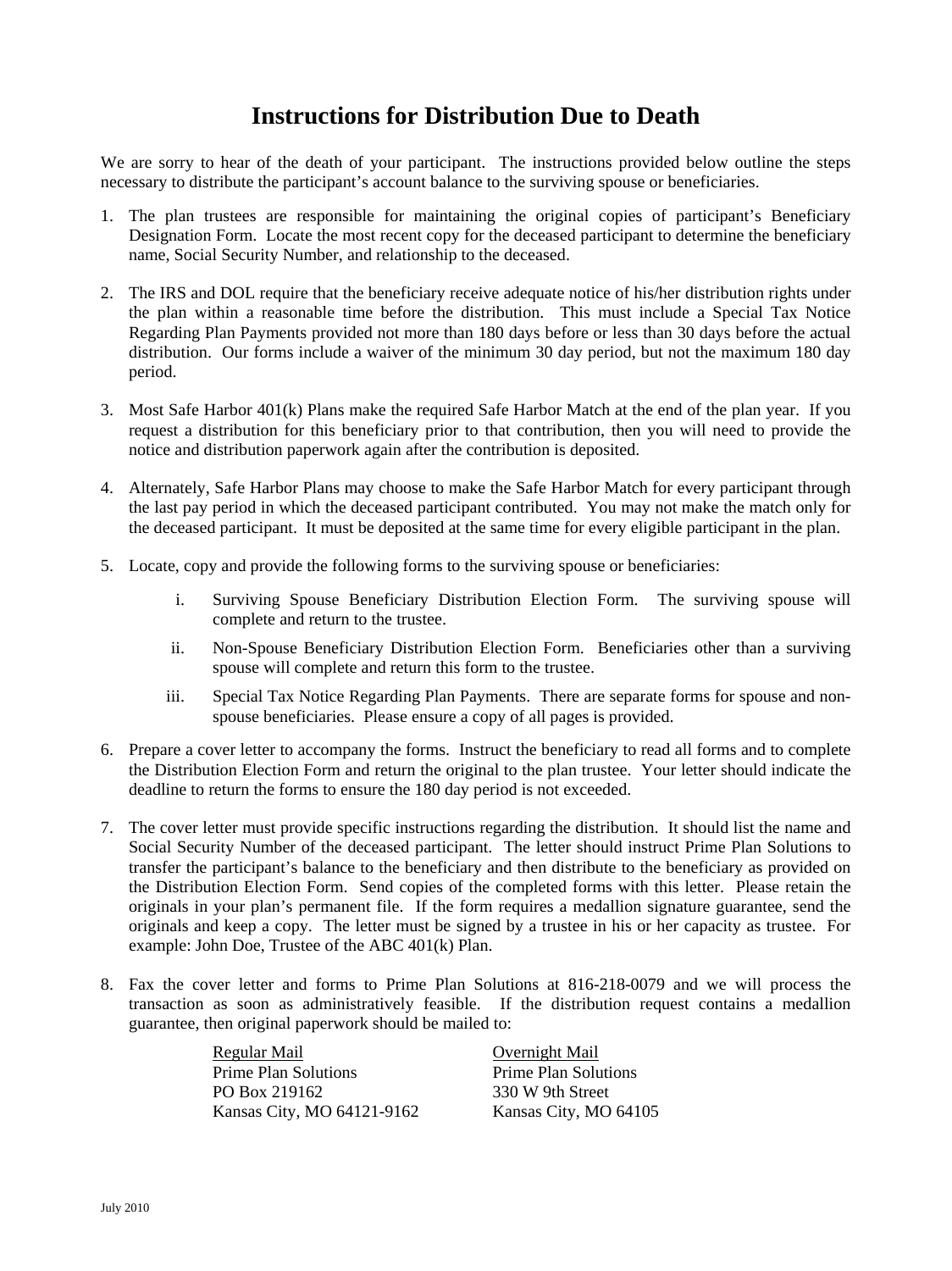# **Surviving Spouse Beneficiary Distribution Election Form**

|                                                                                                                                                                                                                                                                                                                                    | Plan Name: Name and Solution and Solution and Solution and Solution and Solution and Solution and Solution and Solution and Solution and Solution and Solution and Solution and Solution and Solution and Solution and Solutio |                                                                                                                                                                                                | Plan Number: |
|------------------------------------------------------------------------------------------------------------------------------------------------------------------------------------------------------------------------------------------------------------------------------------------------------------------------------------|--------------------------------------------------------------------------------------------------------------------------------------------------------------------------------------------------------------------------------|------------------------------------------------------------------------------------------------------------------------------------------------------------------------------------------------|--------------|
|                                                                                                                                                                                                                                                                                                                                    |                                                                                                                                                                                                                                | Last 4 digits of SSN: $\frac{1}{\sqrt{2\pi}}$                                                                                                                                                  |              |
|                                                                                                                                                                                                                                                                                                                                    |                                                                                                                                                                                                                                |                                                                                                                                                                                                |              |
|                                                                                                                                                                                                                                                                                                                                    |                                                                                                                                                                                                                                |                                                                                                                                                                                                |              |
|                                                                                                                                                                                                                                                                                                                                    |                                                                                                                                                                                                                                |                                                                                                                                                                                                |              |
| Surviving Spouse's Address:                                                                                                                                                                                                                                                                                                        |                                                                                                                                                                                                                                | (Street)                                                                                                                                                                                       |              |
|                                                                                                                                                                                                                                                                                                                                    |                                                                                                                                                                                                                                | $\overline{\phantom{a}}$ (City, State, Zip)                                                                                                                                                    |              |
|                                                                                                                                                                                                                                                                                                                                    |                                                                                                                                                                                                                                | <b>Election:</b> I, the undersigned beneficiary make the following distribution election: (Choose one)                                                                                         |              |
|                                                                                                                                                                                                                                                                                                                                    |                                                                                                                                                                                                                                | Lump sum payment of the entire death benefit, less 20% income tax withholding.                                                                                                                 |              |
|                                                                                                                                                                                                                                                                                                                                    | below.                                                                                                                                                                                                                         | Direct rollover via check of the entire account balance to the IRA or retirement plan designated                                                                                               |              |
|                                                                                                                                                                                                                                                                                                                                    | 20% income tax withholding.                                                                                                                                                                                                    | Direct rollover of the following portion of the death benefit to the IRA or retirement plan<br>designated below: \$____________ (not less than \$500), with the balance paid in lump sum, less |              |
| Information for Direct Rollover (Required if selecting rollover option above): I represent that the<br>traditional IRA, Roth IRA, or retirement plan of another employer designated below is a proper recipient<br>for a direct rollover. This rollover is going to a:<br>_____ Traditional IRA<br><b>Calified Retirement Plan</b> |                                                                                                                                                                                                                                |                                                                                                                                                                                                |              |
|                                                                                                                                                                                                                                                                                                                                    |                                                                                                                                                                                                                                | Owner registration of traditional IRA, Roth IRA, or retirement plan: _______________________________                                                                                           |              |
|                                                                                                                                                                                                                                                                                                                                    |                                                                                                                                                                                                                                |                                                                                                                                                                                                |              |
|                                                                                                                                                                                                                                                                                                                                    |                                                                                                                                                                                                                                |                                                                                                                                                                                                |              |
| Send Direct Rollover to the following address:*<br><u> 2008 - Jan James James James James James James James James James James James James James James James James Ja</u>                                                                                                                                                           |                                                                                                                                                                                                                                |                                                                                                                                                                                                |              |

\_\_\_\_\_\_\_\_\_\_\_\_\_\_\_\_\_\_\_\_\_\_\_\_\_\_\_\_\_\_\_\_\_\_\_\_

\_\_\_\_\_\_\_\_\_\_\_\_\_\_\_\_\_\_\_\_\_\_\_\_\_\_\_\_\_\_\_\_\_\_\_\_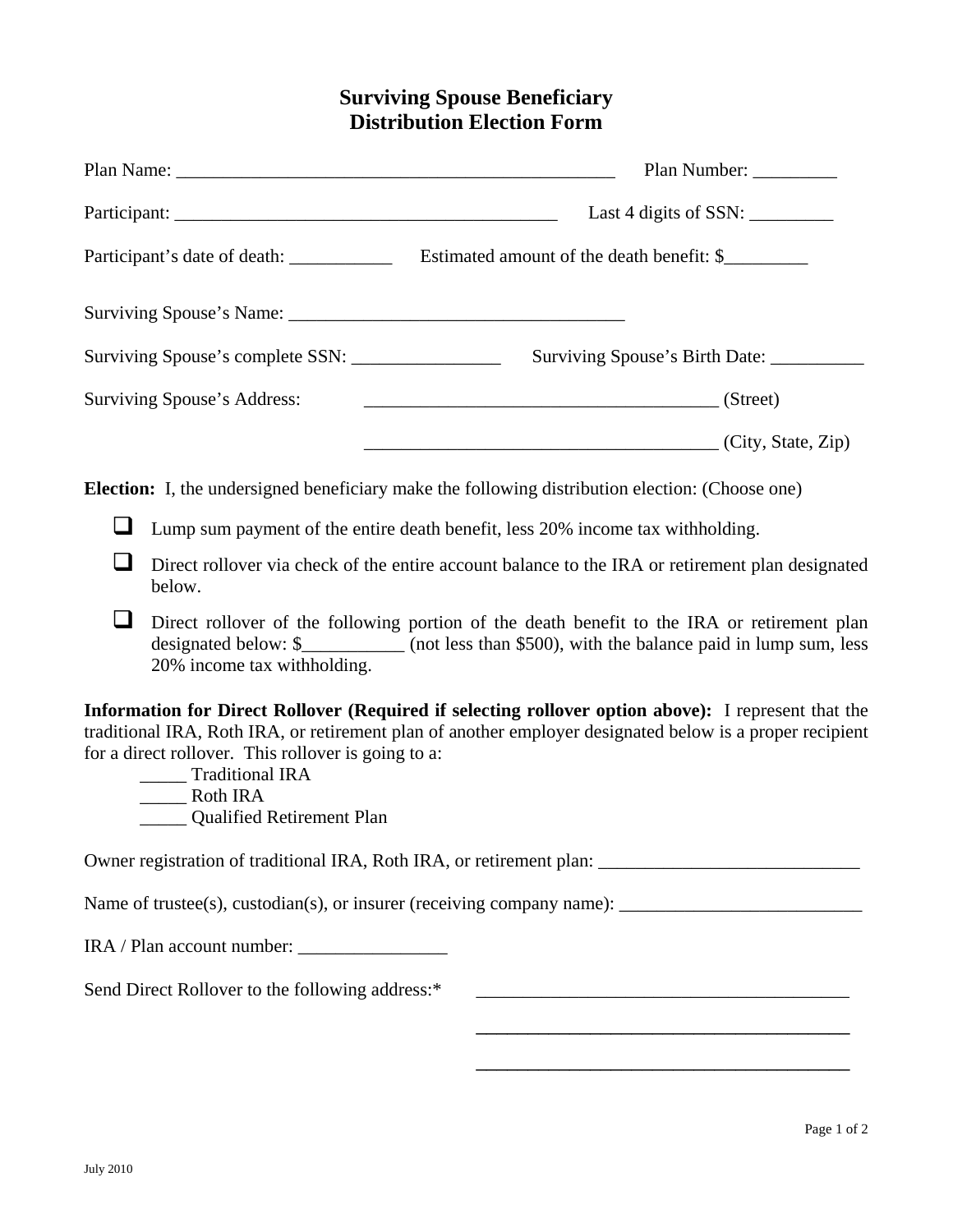**Waiver of minimum notice period:** I consent to an immediate distribution of the entire account balance. I affirmatively waive any unexpired portion of the minimum 30-day notice period during which I may consent to a distribution from the Plan.

Signature of Surviving Spouse Print Name Date

\_\_\_\_\_\_\_\_\_\_\_\_\_\_\_\_\_\_\_\_\_\_\_\_\_\_\_\_\_\_ \_\_\_\_\_\_\_\_\_\_\_\_\_\_\_\_\_\_\_\_\_\_\_\_ \_\_\_\_\_\_\_\_\_\_\_\_

### *Information below to be completed by the plan trustee:*

Indicate below if you want the check sent directly to the surviving spouse's address or rollover institution.

\_\_\_\_\_ \*Please send the distribution check directly to the surviving spouse or rollover institution. I am aware that I will not receive a copy of the check for my records. **(This option requires the trustee's signature to have a medallion guarantee. If not provided, the distribution check will be mailed to the plan trustee.)**

*A medallion signature guarantee for the trustee is required if the value of the distribution exceeds \$50,000, or if you want the check sent directly to the beneficiary's address. Eligible guarantors include:* 

| Commercial banks  | Trust companies                           |
|-------------------|-------------------------------------------|
| Savings and loans | <i>Credit unions</i>                      |
| Savings banks     | Member firms of a national stock exchange |

*Please note: a notary public is not an acceptable provider of medallion signature guarantees. The guarantee stamp must be an original; copies are not acceptable and cannot be faxed to Prime Plan Solutions.* 

Trustee Signature **Print Name** Date

\_\_\_\_\_\_\_\_\_\_\_\_\_\_\_\_\_\_\_\_\_\_\_\_\_\_\_\_\_\_ \_\_\_\_\_\_\_\_\_\_\_\_\_\_\_\_\_\_\_\_\_\_\_\_ \_\_\_\_\_\_\_\_\_\_\_\_

**If distribution check is to be delivered to the plan trustee, then fax the completed form to Prime Plan Solutions at 816-218-0079.**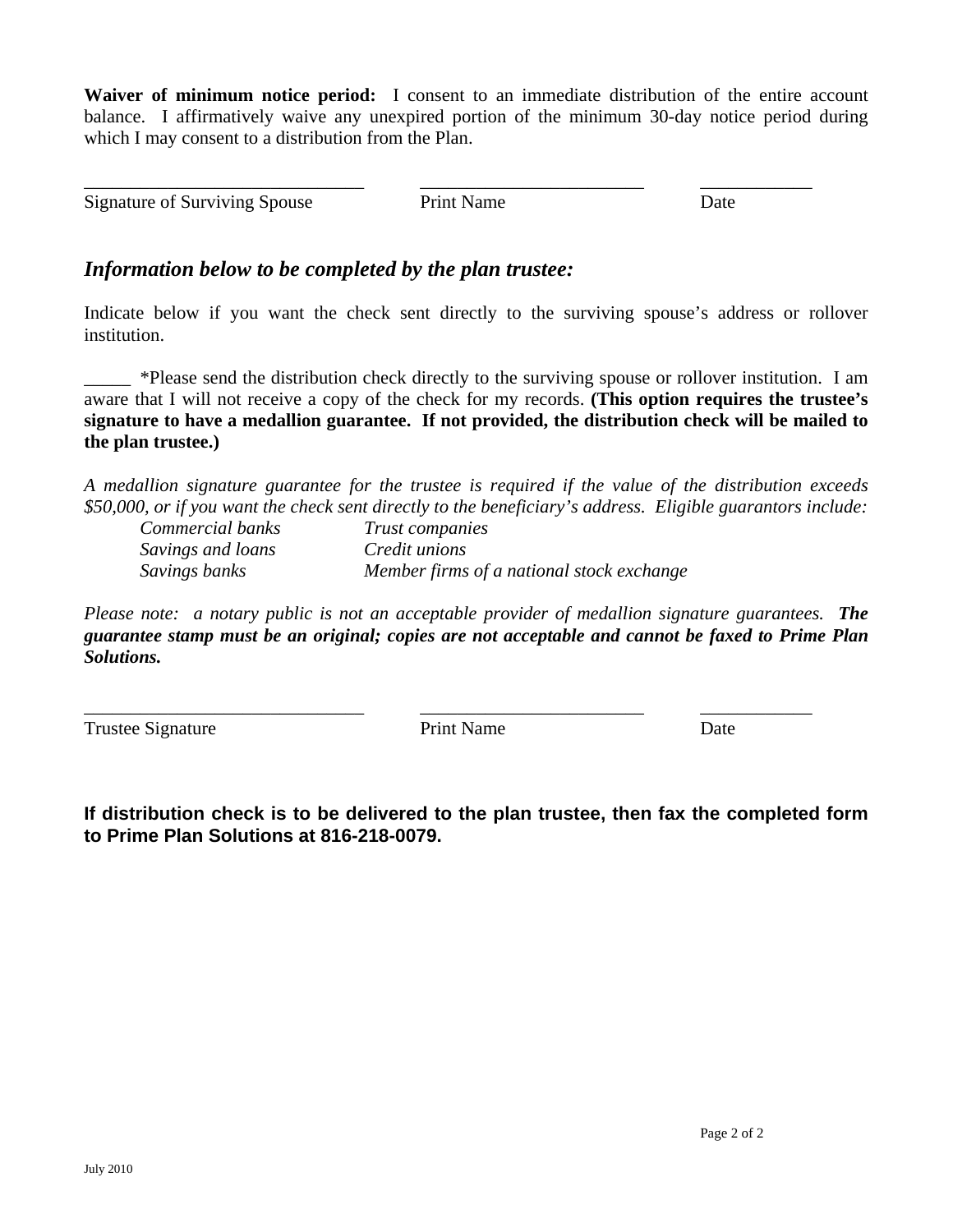## **Non-Spouse Beneficiary Distribution Election Form**

|                                                 | Plan Number: _________                                                                                                                                                                                            |
|-------------------------------------------------|-------------------------------------------------------------------------------------------------------------------------------------------------------------------------------------------------------------------|
|                                                 |                                                                                                                                                                                                                   |
|                                                 |                                                                                                                                                                                                                   |
|                                                 |                                                                                                                                                                                                                   |
|                                                 |                                                                                                                                                                                                                   |
| Beneficiary's Address:                          | S(treet)                                                                                                                                                                                                          |
|                                                 | (City, State, Zip)                                                                                                                                                                                                |
|                                                 | <b>Election:</b> I, the undersigned beneficiary make the following distribution election: (Choose one)                                                                                                            |
| ⊔                                               | Lump sum payment of the entire death benefit, less 20% income tax withholding                                                                                                                                     |
| $\sqcup$                                        | Direct rollover via check of the entire account balance to the inherited IRA designated below.                                                                                                                    |
| $\overline{\phantom{0}}$<br>income tax.         | Direct rollover of the following portion of the death benefit to the inherited IRA designated<br>below: \$____________ (not less than \$500), with the balance paid in lump sum, less 20%                         |
| going to a:<br>Traditional IRA                  | Information for Direct Rollover (Required if selecting rollover option above): I represent that the<br>traditional IRA or Roth IRA designated below is a proper recipient for a direct rollover. This rollover is |
|                                                 | Owner registration of traditional or Roth IRA: __________________________________                                                                                                                                 |
|                                                 |                                                                                                                                                                                                                   |
|                                                 |                                                                                                                                                                                                                   |
| Send Direct Rollover to the following address:* |                                                                                                                                                                                                                   |
|                                                 |                                                                                                                                                                                                                   |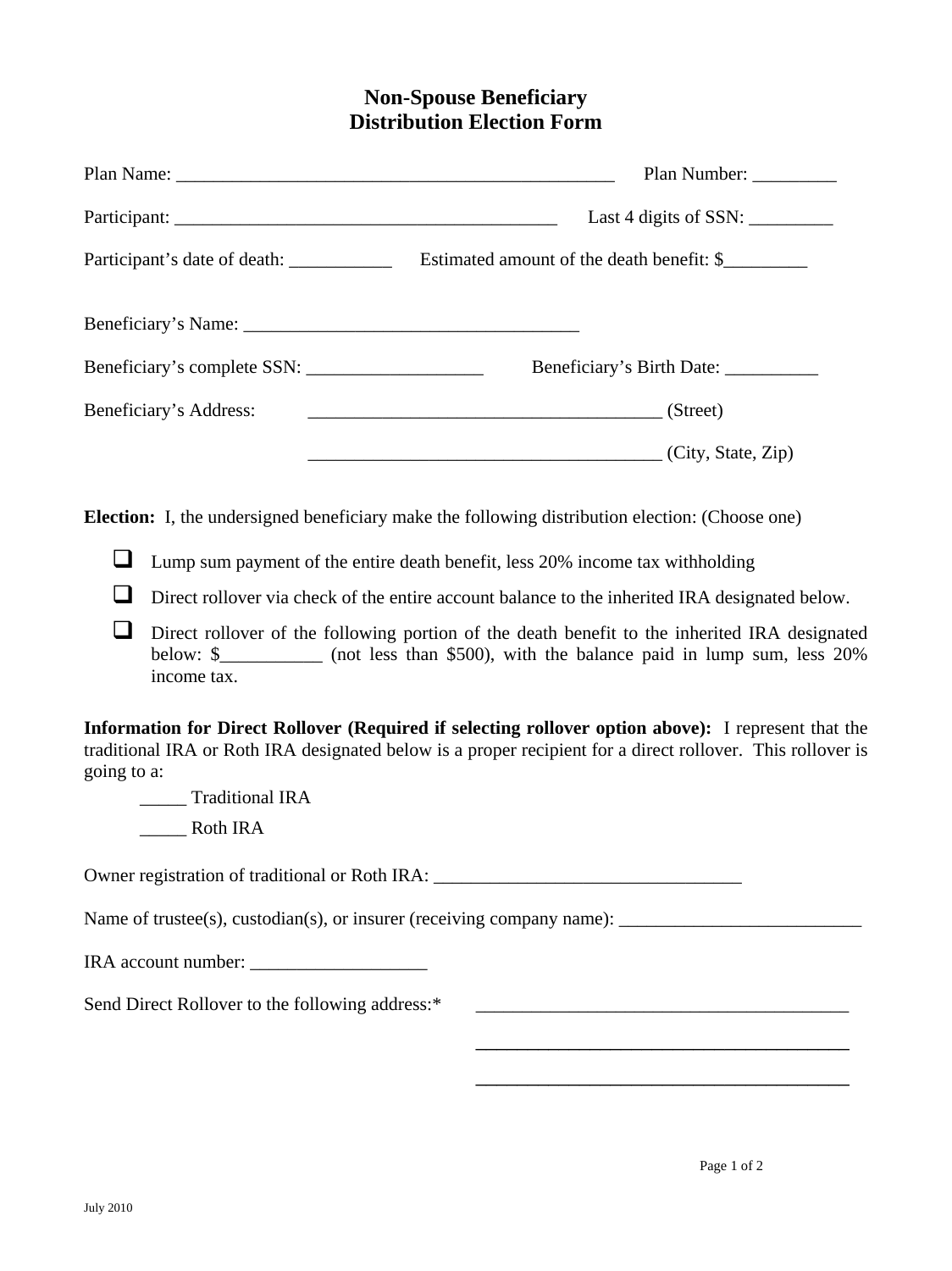**Waiver of minimum notice period:** I consent to an immediate distribution of the entire account balance. I affirmatively waive any unexpired portion of the minimum 30-day notice period during which I may consent to a distribution from the Plan.

Signature of Beneficiary **Prince Access** Print Name Date Date

\_\_\_\_\_\_\_\_\_\_\_\_\_\_\_\_\_\_\_\_\_\_\_\_\_\_\_\_\_\_ \_\_\_\_\_\_\_\_\_\_\_\_\_\_\_\_\_\_\_\_\_\_\_\_ \_\_\_\_\_\_\_\_\_\_\_\_

## *Information below to be completed by the plan trustee:*

Indicate below if you want the check sent directly to the beneficiary's address or rollover institution.

\_\_\_\_\_ \*Please send the distribution check directly to the beneficiary or rollover institution. I am aware that I will not receive a copy of the check for my records. **(This option requires the trustee's signature to have a medallion guarantee. If not provided, the distribution check will be mailed to the plan trustee.)**

*A medallion signature guarantee for the trustee is required if the value of the distribution exceeds \$50,000, or if you want the check sent directly to the beneficiary's address. Eligible guarantors include:* 

| Commercial banks  | <i>Trust companies</i>                    |
|-------------------|-------------------------------------------|
| Savings and loans | <i>Credit unions</i>                      |
| Savings banks     | Member firms of a national stock exchange |

*Please note: a notary public is not an acceptable provider of medallion signature guarantees. The guarantee stamp must be an original; copies are not acceptable and cannot be faxed to Prime Plan Solutions.* 

Trustee Signature **Print Name** Date

\_\_\_\_\_\_\_\_\_\_\_\_\_\_\_\_\_\_\_\_\_\_\_\_\_\_\_\_\_\_ \_\_\_\_\_\_\_\_\_\_\_\_\_\_\_\_\_\_\_\_\_\_\_\_ \_\_\_\_\_\_\_\_\_\_\_\_

**If distribution check is to be delivered to the plan trustee, then fax the completed form to Prime Plan Solutions at 816-218-0079.**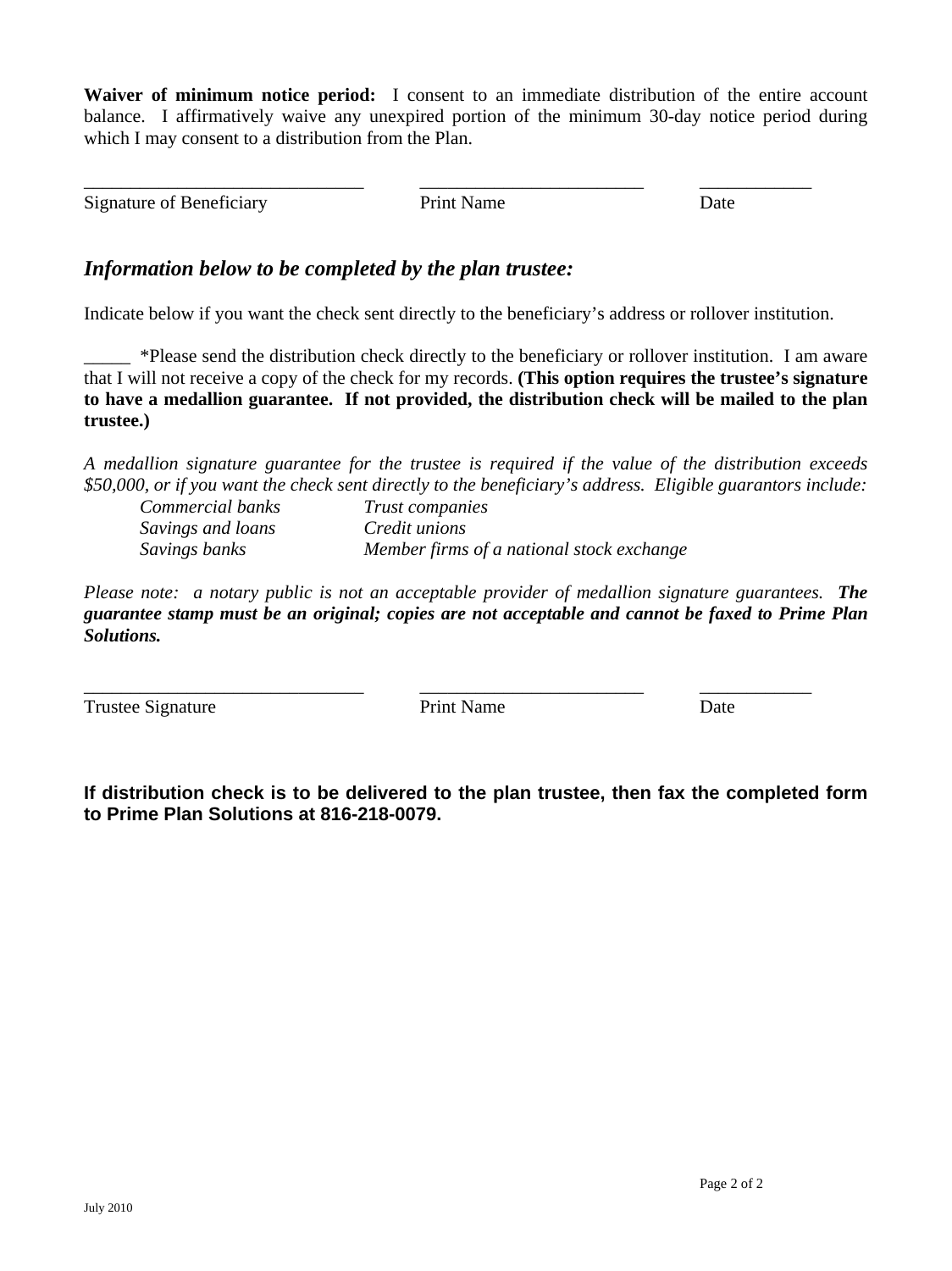#### **SPECIAL TAX NOTICE REGARDING PLAN PAYMENTS (FOR SURVIVING SPOUSE)**

**\_\_\_\_\_\_\_\_\_\_\_\_\_\_\_\_\_\_\_\_\_\_\_\_\_\_\_\_\_\_\_\_\_\_\_\_\_\_\_\_\_\_\_\_ 401(k) Plan** 

This notice explains how you can continue to defer federal income tax options for your death benefit distribution from the Plan and contains important information you will need before you decide how to receive your Plan benefits. All references to "the Code" are references to the Internal Revenue Code of 1986, as amended. This notice summarizes only the federal (not state or local) tax rules which apply to your distribution. Because these rules are complex and contain many conditions and exceptions which we do not discuss in this notice, you may need to consult with a professional tax advisor before you receive your distribution from the Plan.

#### **A. TYPES OF PLAN DISTRIBUTIONS**

**Eligibility for rollover.** The Code classifies distributions into two types: (1) distributions you may roll over ("eligible rollover distributions") and (2) distributions you may not roll over. (See "Distributions not eligible for rollover" below.) You may also receive a distribution where part of the distribution is an eligible rollover distribution and part is not eligible for rollover. An eligible rollover distribution is a payment by you or the Plan Administrator of all or part of your benefit to another plan or IRA that allows you to continue to postpone taxation of that benefit until it is paid to you. The Plan Administrator will assist you in identifying which portion of your distribution is an eligible rollover distribution and which portion is not eligible for rollover.

**Plans that may accept a rollover.** You may roll over an eligible rollover distribution (other than Roth deferrals and earnings) to a Roth IRA (provided that for distributions before January 1, 2010, your adjusted gross income for the taxable year of the distribution does not exceed \$100,000), a traditional IRA or an eligible employer plan that accepts rollovers. An "eligible employer plan" includes a plan qualified under Code Section 401(a), including a 401(k) plan, profit sharing plan, defined benefit plan, stock bonus plan (including an ESOP), and money purchase plan; a Section 403(a) annuity plan; a Section 403(b) tax-sheltered annuity; and an eligible Section 457(b) plan maintained by a governmental employer (governmental 457 plan). Special rules apply to the rollover of after-tax contributions and Roth deferrals. See "After-tax contributions" and "Roth deferrals" below. YOU MAY NOT ROLL OVER ANY DISTRIBUTION TO A SIMPLE IRA OR A COVERDELL EDUCATION SAVINGS ACCOUNT (FORMERLY KNOWN AS AN EDUCATIONAL IRA).

**Deciding where to roll over a distribution.** An eligible employer plan is not legally required to accept a rollover. Before you decide to roll over your payment to another employer plan, you should find out whether the plan accepts rollovers and, if so, the types of distributions it accepts as a rollover. Even if a plan accepts rollovers, it might not accept rollovers of certain types of distributions, such as after-tax amounts. If this is the case, and your distribution includes after-tax amounts, you may wish instead to roll over your distribution to an IRA or to split your rollover amount between the employer plan in which you will participate and an IRA. You should also find out about any documents you must complete before a "receiving" plan or IRA sponsor will accept a rollover. If an employer plan accepts your rollover, the plan may restrict subsequent distributions of the rollover amount or may require your spouse's consent for any subsequent distribution. A subsequent distribution from the plan that accepts your rollover may also be subject to different tax treatment than distributions from this Plan. Check with the administrator of the plan that is to receive your rollover, regarding subsequent distributions and taxation of the amount you will roll over, prior to making the rollover.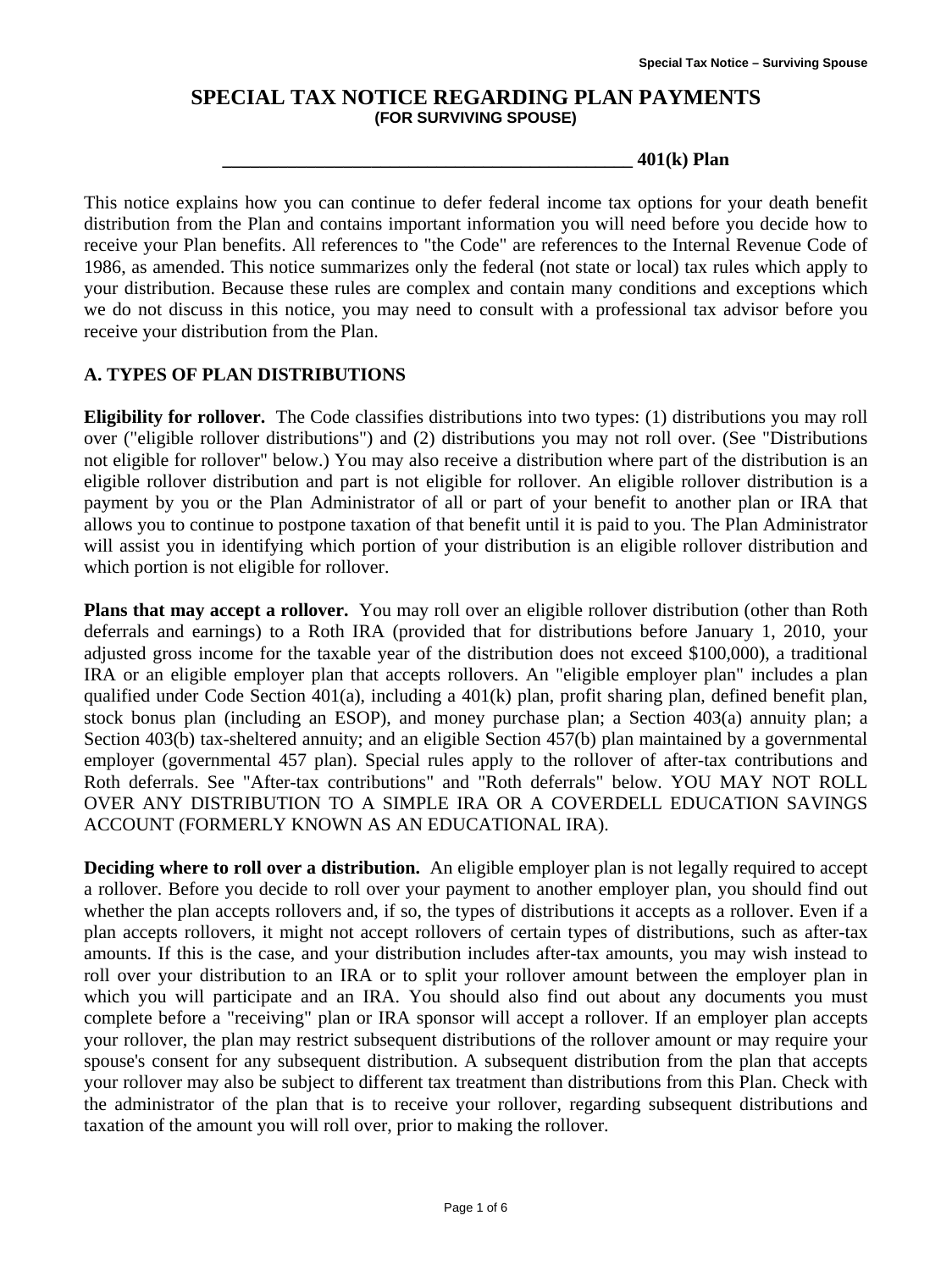**Distributions not eligible for rollover.** An eligible rollover distribution means any distribution to you of all or any portion of your account balance under the Plan except the following:

*Required minimum distributions.* Beginning in the year in which you retire or reach age 70 1/2 (whichever is later), the Code may require the Plan to make "required minimum distributions" to you. You may not roll over the required minimum distributions. Special rules apply if you own more than 5% of the Employer.

*Substantially equal periodic payments.* You may not roll over a distribution if it is part of a series of substantially equal payments made at least once a year and which will last for: (1) your lifetime (or your life expectancy), (2) your lifetime and your beneficiary's lifetime (or life expectancies), or (3) a period of 10 years or more.

*Hardship distributions*. A hardship distribution is not eligible for rollover.

**After-tax contributions (other than Roth deferrals).** If your deceased spouse made after-tax contributions, you may roll over these amounts into either an IRA or certain employer plans that accept rollovers of the after-tax contributions. The following rules apply:

*After-tax*/*rollover into an IRA*. You may roll over after-tax contributions, if any, to an IRA either directly or indirectly. For distributions before January 1, 2010, you may roll over your after-tax contributions to a Roth IRA, provided your adjusted gross income for the taxable year of the distribution does not exceed \$100,000. The Plan Administrator will assist you in identifying how much of your payment is the taxable portion and how much is the after-tax portion. If you roll over after-tax contributions to an IRA, it is your responsibility to keep track of, and report to the IRS on the applicable forms, the amount of these after-tax contributions. This will enable you to determine the nontaxable amount of any future distributions from the IRA. Once you roll over the after-tax contributions to an IRA, you may NOT later roll over those amounts to an employer plan, but may roll over the after-tax contributions to another IRA.

*After-tax*/*rollover into an employer plan*. You may DIRECTLY roll over after-tax contributions, if any, from the Plan to another qualified plan (including a defined benefit plan) or to a 403(b) plan if the other plan will accept the rollover and provides separate accounting for amounts rolled over, including separate accounting for the after-tax employee contributions and earnings on those contributions. You may NOT roll over after-tax contributions from the Plan to a Section 403(a) annuity plan, or to a governmental 457 plan. If you want to roll over the after-tax contributions to an employer plan that accepts these rollovers, you cannot have the after-tax contributions paid to you first. You must instruct the Plan Administrator to make a direct rollover on your behalf. Also, you may not first roll over after-tax contributions to an IRA and then roll over that amount into an employer plan.

**Roth deferrals.** If your deceased spouse made Roth deferrals to the Plan, you may roll over these amounts into either an IRA or certain employer plans that accept rollovers of the Roth deferrals. The following rules apply:

*Roth deferrals.* You may roll over an eligible rollover distribution that consists of Roth deferrals (and earnings) ONLY to another Roth 401(k) plan (by a direct rollover), to a Roth 403(b) plan (by a direct rollover), provided the qualified plan or the Roth 403(b) plan will accept the rollover, or to a Roth IRA (either by a direct rollover or by a 60-day rollover). In any of these direct rollovers, the distribution may be a "qualified Roth distribution" or may be a Roth distribution that is not qualified. See Section C. "Taxation of Roth deferrals." below. If you are completing a 60-day rollover to a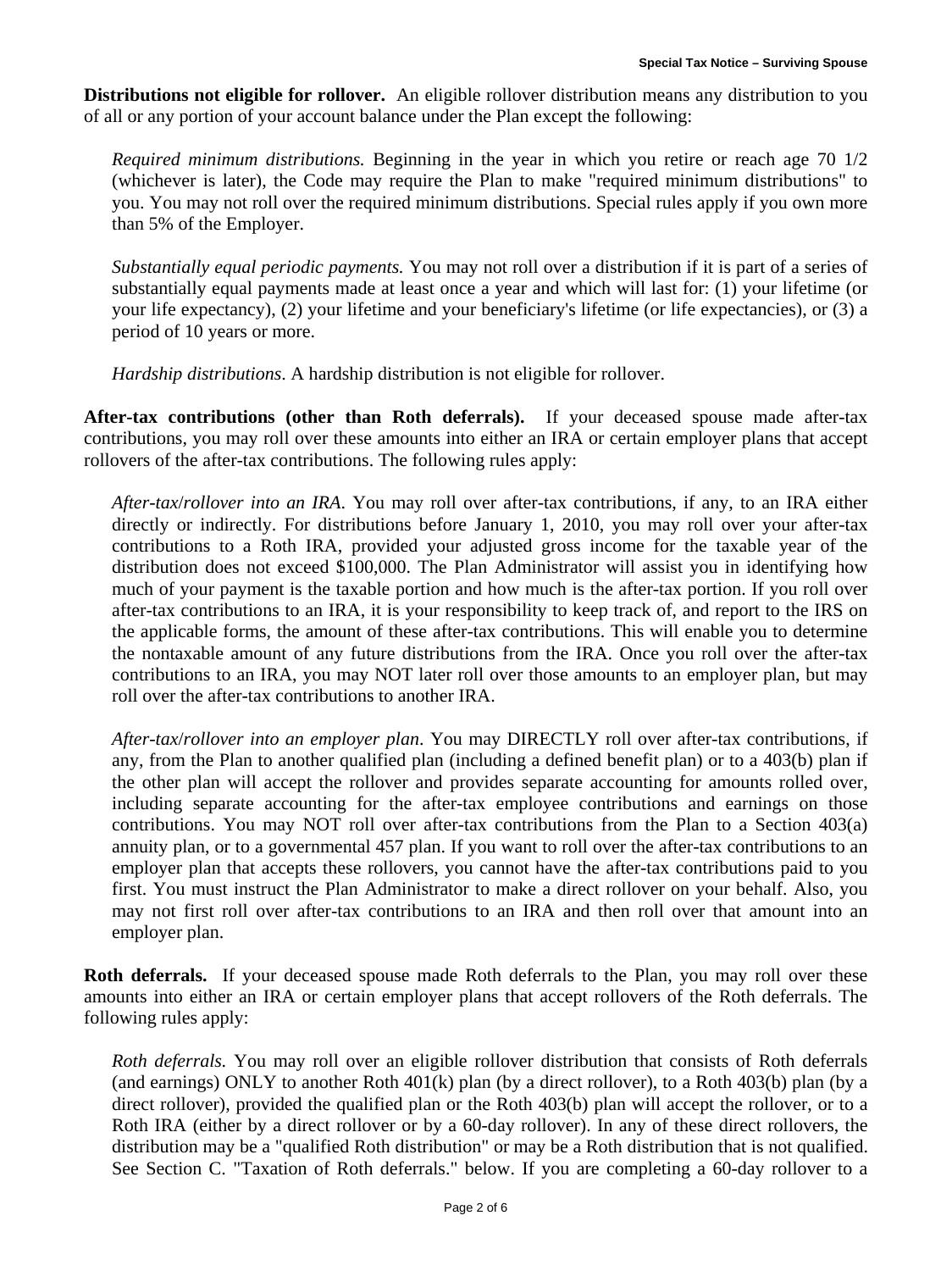qualified plan or to a 403(b) plan, you only may roll over the taxable portion of a non-qualified Roth distribution. See Section C. "Taxation of Roth deferrals" and "60-day rollover option" below.

**30-Day Notice Period/Waiver.** After receiving this notice, you have at least 30 days to consider whether to receive your distribution or have the distribution directly rolled over. If you do not wish to wait until this 30-day notice period ends before your election is processed, you may waive the notice period by making an affirmative election indicating whether or not you wish to make a direct rollover. Your distribution then will be processed in accordance with your election as soon as practical after the Plan Administrator receives your election.

### **B. DIRECT ROLLOVER**

**Direct rollover process.** You may elect a direct rollover of all or any portion of an eligible rollover distribution. If you elect a direct rollover, the Plan Administrator will pay the eligible rollover distribution directly to your IRA or to another eligible employer plan (to a Roth IRA or to a qualified plan in the case of a distribution of Roth deferrals) which you have designated. For the cash portion of your distribution, if any, the Plan Administrator may give you a check negotiable by the trustee or custodian of the recipient eligible employer plan or IRA. You must deliver the check to that trustee/custodian. A direct rollover amount is not subject to taxation at the time of the rollover, unless the direct rollover is from a pre-tax account to a Roth IRA. Except for a direct rollover of a pre-tax amount to a Roth IRA, the taxable portion of your direct rollover will be taxed later when you take it out of the IRA or the eligible employer plan. Depending on the type of plan, the later distribution may be subject to *different tax treatment* than it would be if you received a taxable distribution from this Plan. If you elect a direct rollover, your election form must include identifying information about the recipient IRA or plan.

**Treatment of periodic distributions.** If your Plan distribution is a series of payments over a period of less than ten years, each payment is an eligible rollover distribution. Your election to make a direct rollover will apply to all payments unless you advise the Plan Administrator of a change in your election. The Plan might not let you choose a direct rollover if your distributions for the year are less than \$200.

**Splitting a distribution/small distributions.** If your distribution exceeds \$500, you may elect a direct rollover of only a part of your distribution, provided the portion directly rolled over is at least \$500. If your distribution is \$500 or less, you must elect either a direct rollover of the entire amount or payment of the entire amount. The Plan might not let you choose a direct rollover if your distributions for the year are less than \$200.

**Change in tax treatment resulting from a direct rollover.** The tax treatment of any payment from the eligible employer plan or IRA receiving your direct rollover might be different than if you received your benefit in a taxable distribution directly from the Plan. For example, if you were born before January 1, 1936, you might be entitled to ten-year averaging or capital gain treatment, as explained below. However, if you roll over your benefit to a 403(b) plan, a governmental 457 plan, or an IRA, your benefit no longer will be eligible for that special treatment. See the sections below entitled "10% penalty tax if you are under age 59 1/2" and "Special tax treatment if you were born before 1936."

**Taxation of direct rollover of pre-tax distribution to Roth IRA.** If you directly roll over a pre-tax distribution to a Roth IRA, the taxable portion of the distribution is subject to taxation for the taxable year in which the distribution occurs (except that a special taxation rule applies to distributions during 2010 that you roll over to a Roth IRA, under which the distribution is subject to taxation ratably during 2011 and 2012). For distributions before January 1, 2010, you may not roll over a distribution from a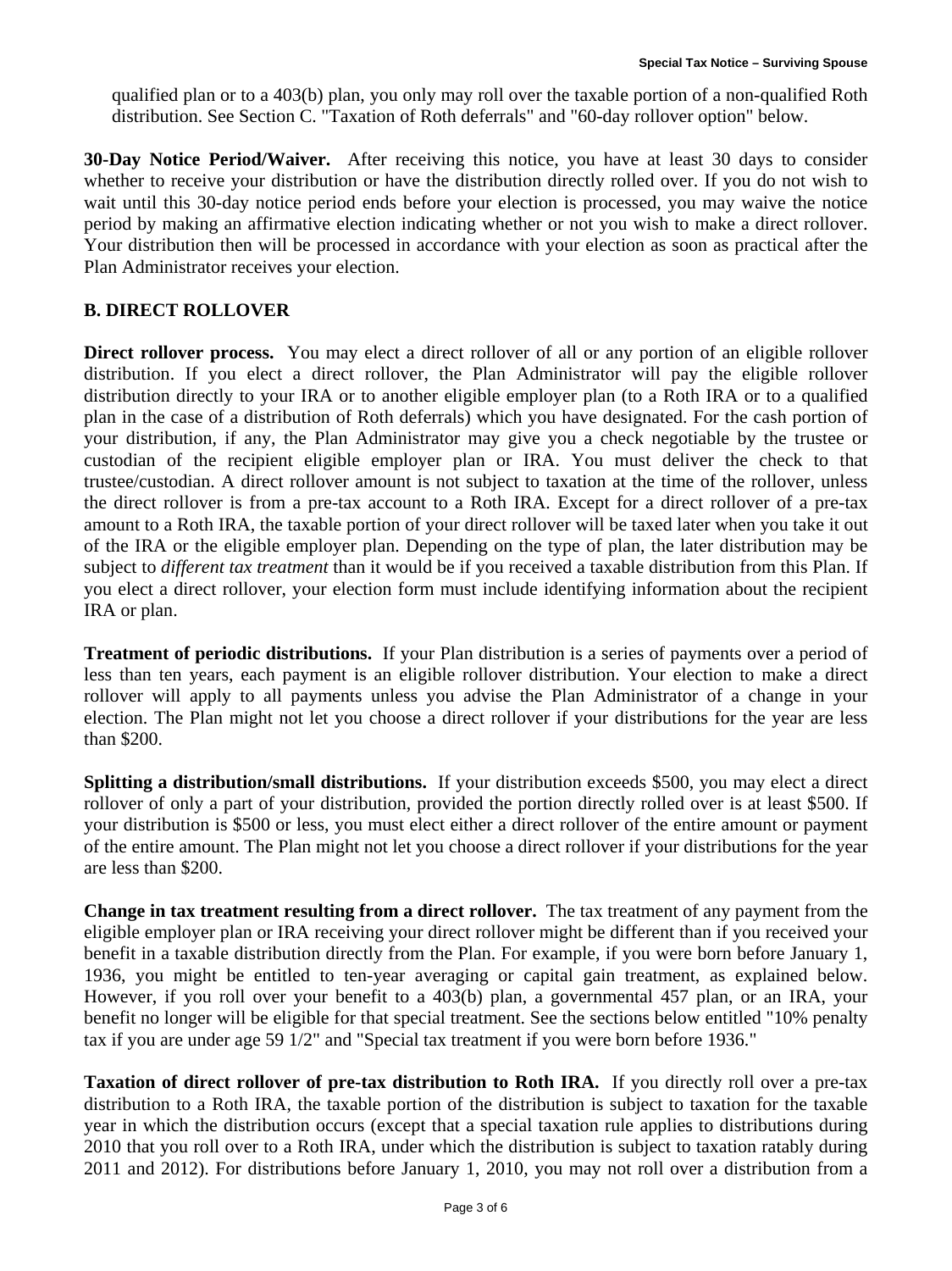pre-tax account to a Roth IRA if your adjusted gross income for the taxable year exceeds \$100,000. However, the adjusted gross income limit on direct rollovers from a pre-tax account to a Roth IRA does not apply to distributions you roll over after December 31, 2009.

#### **C. DISTRIBUTIONS YOU RECEIVE**

**Taxation of eligible rollover distributions.** The taxable portion of an eligible rollover distribution which you elect to receive is taxable to you in the year you receive it unless, within 60 days following receipt, you roll over the distribution to an IRA or to another eligible employer plan.

**Taxation of Roth deferrals.** If your distribution includes Roth deferrals, the taxation of the Roth deferrals depends on whether or not the distribution is a qualified distribution. For a distribution of Roth deferrals (on or after the date of your deceased spouse's death) to be a qualified distribution, the distribution must occur after the end of the 5th calendar year beginning with the first calendar year for which your deceased spouse made Roth deferrals to the Roth 401(k) plan. If the distribution of Roth deferrals is a qualified distribution, then neither the deferrals nor the earnings distributed on the deferrals will be taxable to you. If the distribution is not a qualified distribution, then the portion of the distribution representing the Roth deferrals will not be taxable to you, but the portion of the distribution representing earnings on the Roth deferrals will be taxable to you in the year you receive the distribution, unless, within 60 days following receipt, you roll over the distribution to a Roth IRA, or you roll over the earnings on the Roth deferrals to a qualified plan or to a 403(b) plan, as explained under "60-day rollover option" below.

**Withholding on eligible rollover distributions.** The taxable portion of your eligible rollover distribution is subject to 20% federal income tax withholding. You may not waive this withholding. For example, if you elect to receive a taxable eligible rollover distribution of \$5,000, the Plan will pay you only \$4,000 and will send to the IRS \$1,000 as income tax withholding. You will receive a Form 1099-R from the Plan reporting the full \$5,000 as a distribution from the Plan. The \$1,000 withholding amount applies against any federal income tax you may owe for the year. The direct rollover is the *only* means of avoiding this 20% withholding.

**60-day rollover option.** The direct rollover explained in Section B. above is not the only way to make a rollover. If you receive payment of an eligible rollover distribution, you may still roll over all or any portion of the distribution to an IRA or to another eligible employer plan that accepts rollovers, except that to the extent the distribution consists of Roth deferrals and earnings on the Roth deferrals. You may roll over the Roth deferrals and earnings on the Roth deferrals to a Roth IRA, or you may roll over only the taxable earnings (if any) on the Roth deferrals (but not the Roth deferrals) to a Roth 401(k) plan or to a Roth 403(b) plan. If you decide to roll over the distribution, *you must make the rollover within 60 days of your receipt of the payment.* The portion of your distribution which you elect to roll over is not subject to taxation until you receive distributions from the IRA or eligible employer plan, except that a rollover of a distribution from a pre-tax account to a Roth IRA is subject to taxation in the taxable year in which the distribution occurs.

You may roll over 100% of your eligible rollover distribution even though the Plan Administrator has withheld 20% of the distribution for income tax withholding. If you elect to roll over 100% of the distribution, you must obtain *other money* within the 60-day period to contribute to the IRA or eligible employer plan to replace the 20% withheld. If you elect to roll over only the 80% which you receive, the 20% withheld will be subject to taxation.

*Example.* Assume the taxable portion of your eligible rollover distribution is \$5,000, and you do not elect a direct rollover. The Plan pays you \$4,000, withholding \$1,000 for income taxes. However,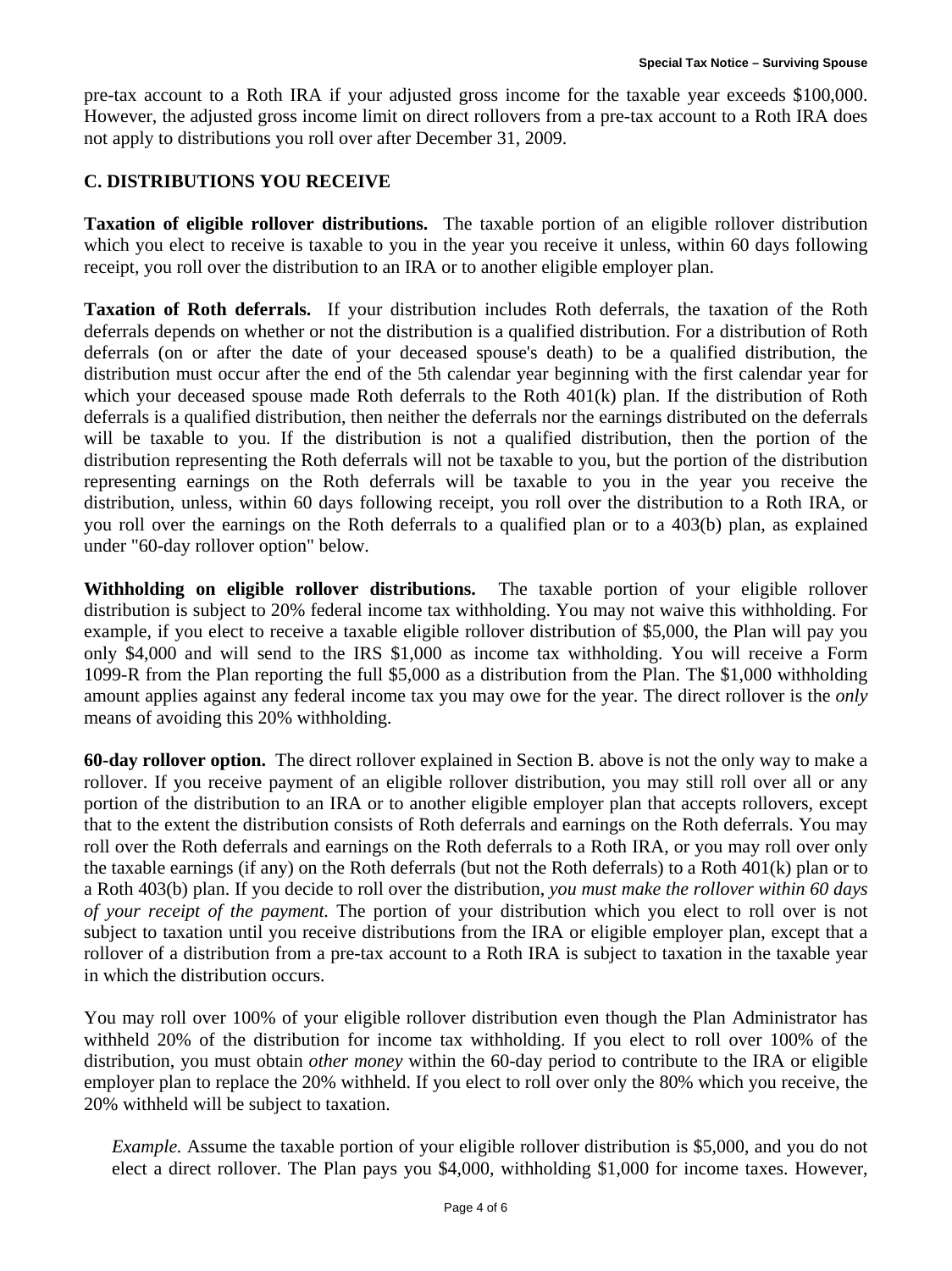assume within 60 days after receiving the \$4,000 payment, you decide to roll over the entire \$5,000 distribution. To make the rollover, you will roll over the \$4,000 you received from the Plan and you will contribute \$1,000 from other sources (your savings, a loan, etc.). In this case, you will not have any tax liability with respect to the Plan distribution. The Plan will report a \$5,000 distribution for the year and you will report a \$5,000 rollover. When you file your income tax return, you may receive a refund of the \$1,000 withheld. If you roll over only the \$4,000 paid from the Plan, the \$1,000 you do not roll over is taxable, but is not subject to a 10% penalty tax. See "10% penalty tax if you are under age 59 1/2." below. When you file your income tax return, you still may receive an income tax refund, but the refund likely will be smaller because \$1,000 of the distribution is taxable.

**Withholding on distributions not eligible for rollover.** The 20% withholding described above does not apply to any taxable portion of your distribution that is *not* an eligible rollover distribution. You may elect whether to have federal income tax withholding apply to that portion. If you do not wish to have any income taxes withheld on that portion of your distribution, or if you wish to have an amount other than 10% withheld, you will need to sign and date IRS Form W-4P, checking the box opposite line 1. The Plan Administrator will provide you with Form W-4P if your distribution includes an amount that does not constitute an eligible rollover distribution. If you do *not* return the Form W-4P to the Plan Administrator prior to the distribution, the Plan Administrator will treat the failure to return the form as an *affirmative election* to have 10% withholding apply.

**10% penalty tax if you are under age 59 1/2.** The 10% penalty tax does NOT apply to death benefit distributions to a beneficiary. However, if you roll over the death benefit, the taxable portion of any distribution from your IRA or eligible employer plan before you reach age 59  $1/2$  is subject to a 10% penalty tax in addition to any federal income taxes unless an exception applies. See IRS Form 5329 for more information on the 10% penalty tax.

**Special tax treatment if your deceased spouse was born before 1936.** If your distribution is a "lump-sum distribution," and your deceased spouse was born before 1936, you may elect special tax treatment, but only if you do not roll over any part of the lump-sum distribution. If you roll over only a portion of your distribution to an IRA, a governmental 457 plan, or a 403(b) plan, this special tax treatment is not available for the rest of the payment. A lump-sum distribution is payment of your entire death benefit (including any nontaxable portion of your distribution) under the Plan (and certain similar plans maintained by the Employer) that is made within one calendar year.

*Ten-year averaging*. If you receive a lump-sum distribution and your deceased spouse was born before 1936, you can make a one-time election to figure the tax on the lump-sum distribution under "10-year averaging" using 1986 tax rates. Ten-year averaging often reduces the tax you owe.

*Capital gain treatment*. If you receive a lump-sum distribution, your deceased spouse was born before 1936 *and* your deceased spouse was a participant in the Plan before 1974, you may elect to have the part of your lump-sum distribution attributable to your deceased spouse's pre-1974 participation taxed as long-term capital gain at a rate of 20%.

*Income averaging election and limitations.* You may elect special tax treatment, known as income averaging, by filing IRS Form 4972 with your income tax return. The instructions to Form 4972 provide further details regarding the reporting of your lump-sum distribution and describe the rules for determining whether a distribution qualifies as a lump-sum distribution. As a general rule, you may not elect income averaging for a lump-sum distribution if your deceased spouse elected income averaging with respect to a prior lump-sum distribution he/she received after December 31, 1986, or after he/she had attained age 59 1/2. You may not elect income averaging if your deceased spouse rolled amounts into this Plan from a 403(b) plan, from a governmental 457 plan or from an IRA not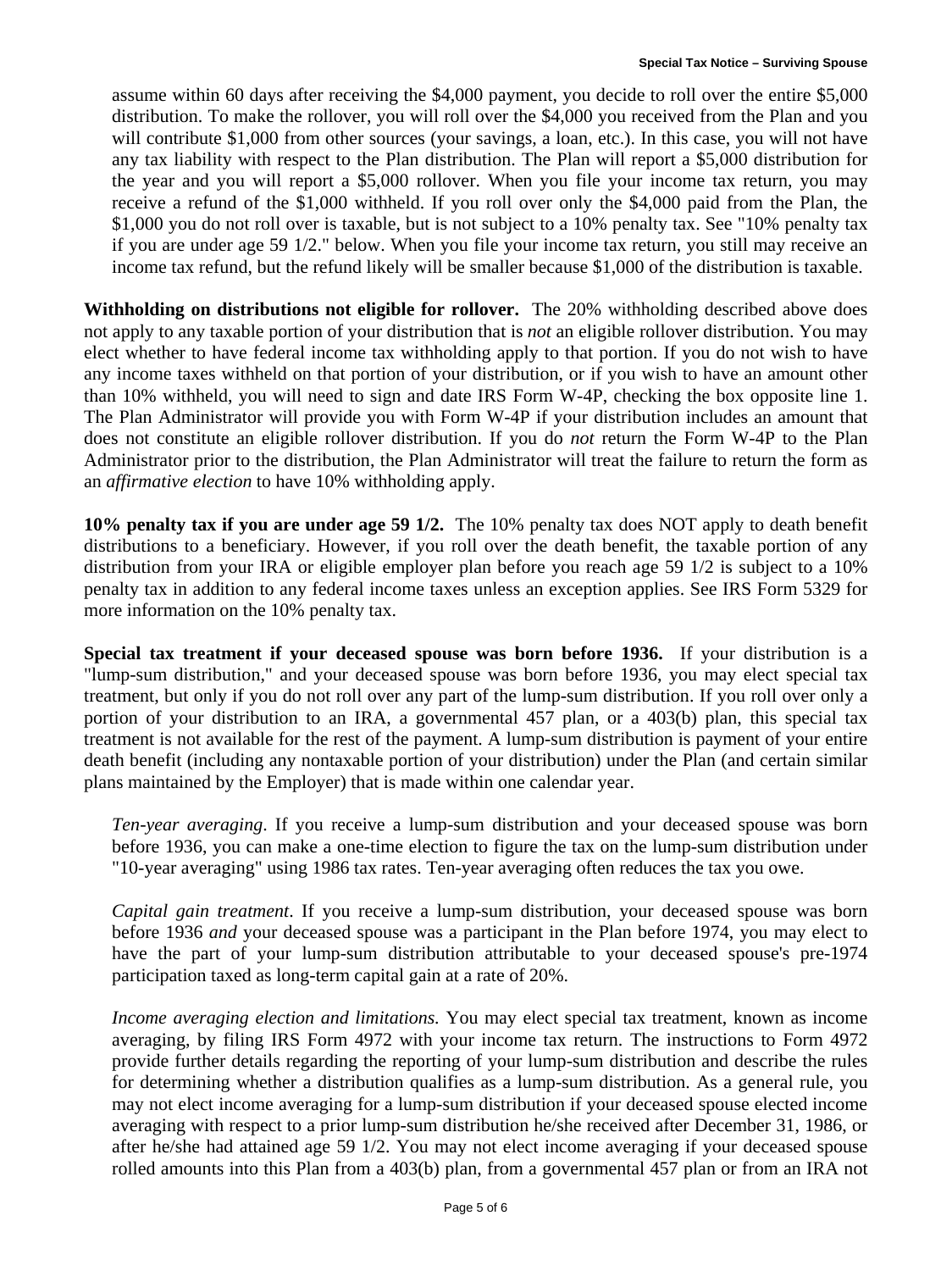originally attributable to a qualified employer plan. You also may not elect income averaging if your deceased spouse previously rolled over another distribution from the Plan. Finally, you may not elect income averaging if you roll over the distribution to an IRA, governmental 457 plan or 403(b) plan, and then take a distribution from the IRA, plan or annuity.

**Government publications.** IRS Publication 575 and IRS Publication 590 provide additional information about the tax treatment of plan distributions and rollovers. These publications are available from your local IRS office, on the IRS's Internet Website at www.irs.gov, or by calling 1-800-TAX-FORMS.

**Employer Securities.** The Code provides a special rule for a distribution which includes Employer securities (i.e., stock of the Employer). In order to take advantage of this special rule: (1) the distribution must qualify as a lump-sum distribution; or (2) the Employer stock must be attributable to after-tax employee contributions. Under this special rule, you have the option of not paying the tax on the "net unrealized appreciation" of the stock until you sell the stock. Net unrealized appreciation generally is the increase in the value of the Employer stock while the Plan held the stock. For example, if the Employer contributed Employer stock to your deceased spouse's account when the stock was worth \$500 but the stock is worth \$800 when you receive it, you could elect not to pay the tax on the \$300 increase in value until you later sold the stock.

*Election against special rule.* You may elect not to have the special rule apply to net unrealized appreciation. If you elect not to apply the special rule, your net unrealized appreciation is taxable in the year of distribution, unless you roll over the stock. You may roll over the stock to an IRA or to another eligible employer plan in a direct rollover or a rollover which you make yourself. Generally, you no longer will be able to use the special rule for net unrealized appreciation if you roll over the stock to an IRA or to another eligible employer plan.

*Withholding requirements.* If you receive only Employer stock in a distribution that is eligible for rollover, withholding will not apply to the distribution. If you receive cash or property other than Employer stock, as well as Employer stock, in a distribution that is eligible for rollover, the Plan will base the 20% withholding amount on the entire taxable amount paid to you (including the value of the Employer stock determined by excluding the net unrealized appreciation). However, the amount withheld will not exceed the cash or property (excluding Employer stock) paid to you.

*Income averaging.* If you receive Employer stock in a distribution which qualifies as a lump-sum distribution, the income averaging election also may apply. See IRS Form 4972 for additional information on these rules.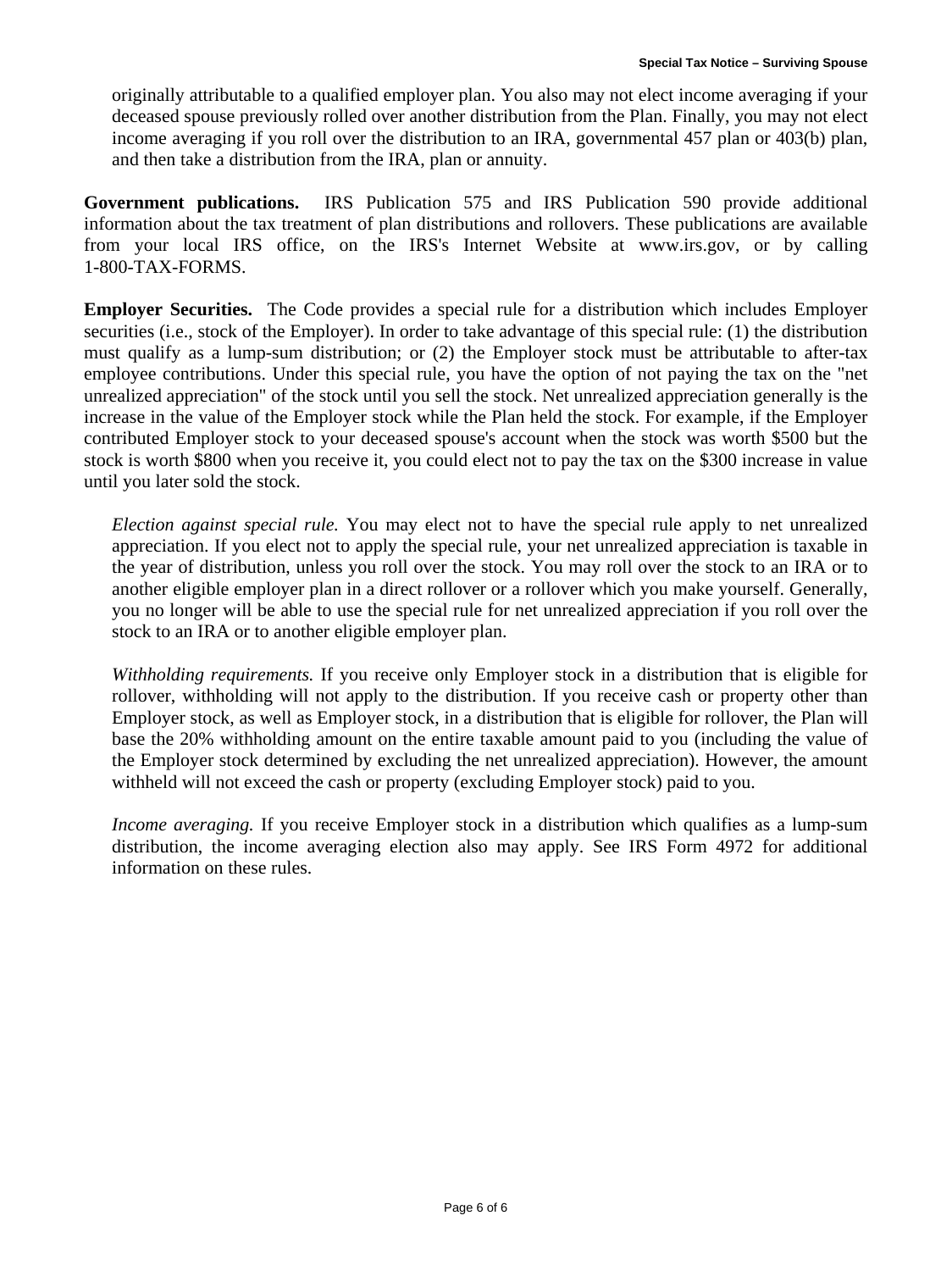#### **SPECIAL TAX NOTICE REGARDING PLAN PAYMENTS (ROLLOVER NOTICE FOR NON-SPOUSE BENEFICIARY)**

**\_\_\_\_\_\_\_\_\_\_\_\_\_\_\_\_\_\_\_\_\_\_\_\_\_\_\_\_\_\_\_\_\_\_\_\_\_\_\_\_\_\_\_\_ 401(k) Plan** 

This notice contains important information regarding your federal income tax options for your death benefit distribution from the Plan. All references to "the Code" are references to the Internal Revenue Code of 1986, as amended. This notice summarizes only the federal (not state or local) tax rules which apply to your distribution. Because these rules are complex and contain many conditions and exceptions which we do not discuss in this notice, you may need to consult with a professional tax advisor before you receive your distribution from the Plan.

**Eligibility for rollover.** You may either receive a distribution of the death benefit or may directly roll over the death benefit (other than amounts attributable to Roth deferrals) to an IRA you establish to receive the distribution. If you receive the death benefit, you subsequently may not roll over the death benefit. If you roll over the death benefit to an IRA, the rollover must be by a direct transfer (*i.e.,* direct rollover) from the Plan to the IRA. You may not roll over the death benefit distribution to any retirement plan other than to a "traditional" (non**-**Roth) IRA. You also may not roll over any distribution that the participant would have had to take as a "lifetime" required minimum distribution for the year of the participant's death. The Code treats the rollover IRA as an "inherited" IRA. This means you, at a later date, may not transfer the IRA assets to another IRA you own or to any other retirement plan. If you elect a direct rollover of the death benefit to an IRA, the Plan Administrator will pay the death benefit directly to the IRA which you have designated. A direct rollover amount is not subject to taxation at the time of the rollover. The taxable portion of your direct rollover will be taxed later when you take it out of the IRA. The 10% penalty tax for distributions before age 59 1/2 will not apply to a later distribution from the IRA, even if you are not age 59 1/2 at the time of the distribution.

**After-tax contributions (other than Roth deferrals).** If the deceased Participant made after**-**tax contributions to the Plan (which are not Roth deferrals), you may roll over these contributions to the IRA you establish to receive the rollover. However, if you roll over after**-**tax contributions to an IRA, it is your responsibility to keep track of, and to report to the IRS on the applicable forms, the amount of these after**-**tax contributions. This will enable you to determine the nontaxable amount of any future distributions from the IRA.

**Distributions you receive.** The taxable portion of a death distribution which you elect to receive is taxable to you in the year you receive the distribution. The 10% penalty tax does NOT apply to death benefit distributions to a beneficiary. If you elect to roll over the distribution to an IRA, for each year beginning with the year after the Participant's death, you must take a minimum required distribution. Any distribution you subsequently take from the IRA is taxable to you in the year you receive the distribution, and is not eligible for rollover to another IRA or to any other retirement plan. The IRA trustee or custodian, or your tax advisor, can help you determine the amount of each year's required distribution amount.

**Splitting the distribution.** If your death distribution exceeds \$500, you may elect a direct rollover to an IRA of only a part of your distribution, provided the portion directly rolled over is at least \$500. If your death distribution is \$500 or less, you must elect either a direct rollover of the entire amount or payment of the entire amount. The Plan might not let you choose a direct rollover if your distributions for the year are less than \$200.

**Taxation of Roth deferrals.** If your distribution includes Roth deferrals, the taxation of the Roth deferrals depends on whether or not the distribution is a qualified distribution. For a distribution of Roth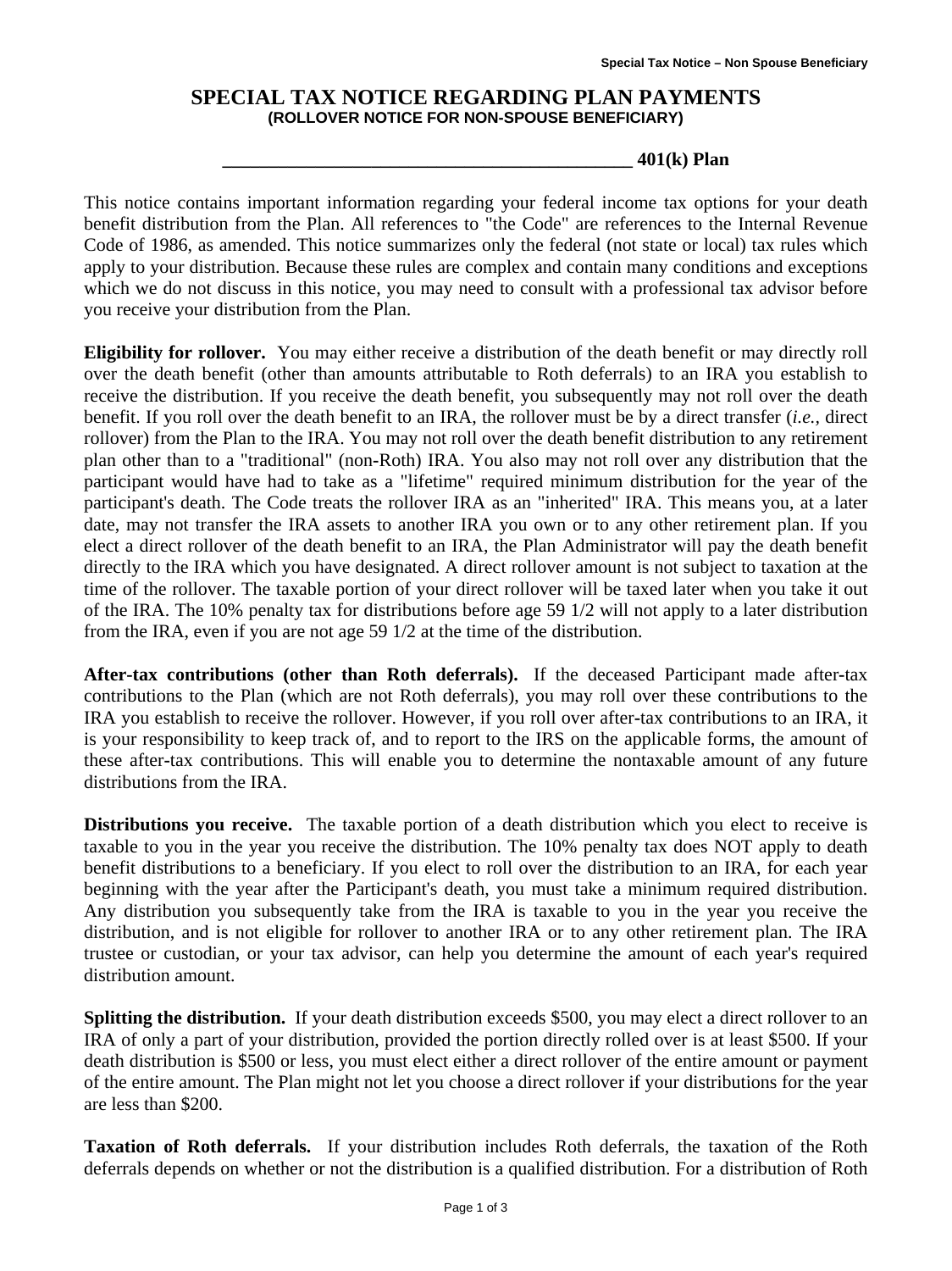deferrals (on or after the date of the deceased Participant's death) to be a qualified distribution, the distribution must occur after the end of the 5th calendar year beginning with the first calendar year for which the decedent made Roth deferrals to the Roth 401(k) plan. If the distribution of Roth deferrals is a qualified distribution, then neither the deferrals nor the earnings distributed on the deferrals will be taxable to you. If the distribution is not a qualified distribution, then the portion of the distribution representing the Roth deferrals will not be taxable to you, but the portion of the distribution representing earnings on the Roth deferrals will be taxable to you in the year you receive the distribution. You may not roll over to an IRA any part of a distribution which includes Roth deferrals or earnings thereon.

**Federal Income Tax Withholding.** If you receive, rather than roll over, the distribution, you may elect whether to have federal income tax withholding apply to your death benefit distribution. If you do not wish to have any income taxes withheld on your distribution, or you wish to have an amount other than 10% withheld, you will need to sign and date IRS Form W**-**4P, checking the box opposite line 1. The Plan Administrator will provide you with Form W**-**4P. If you do *not* return the Form W**-**4P to the Plan Administrator prior to the distribution, the Plan Administrator will treat the failure to return the form as an *affirmative election* to have 10% withholding apply.

**Special tax treatment if the deceased participant was born before 1936.** If your distribution is a "lump**-**sum distribution," and the deceased participant was born before 1936, you may elect special tax treatment. A lump**-**sum distribution is payment of your entire death benefit (including any nontaxable portion of your distribution) under the Plan (and certain similar plans maintained by the Employer) made within one calendar year.

*Ten***-***year averaging*. If you receive a lump**-**sum distribution and the deceased participant was born before 1936, you can make a one**-**time election to figure the tax on the lump**-**sum distribution under "10**-**year averaging" using 1986 tax rates. Ten**-**year averaging often reduces the tax you owe.

*Capital gain treatment.* If you receive a lump**-**sum distribution, the deceased participant was born before 1936 *and* the deceased participant was a participant in the Plan before 1974, you may elect to have the part of your lump**-**sum distribution attributable to the deceased participant's pre**-**1974 participation taxed as long**-**term capital gain at a rate of 20%.

*Income averaging election and limitations.* You may elect special tax treatment, known as income averaging, by filing IRS Form 4972 with your income tax return. The instructions to Form 4972 provide further details regarding the reporting of your lump**-**sum distribution and describe the rules for determining whether a distribution qualifies as a lump**-**sum distribution. As a general rule, you may not elect income averaging for a lump**-**sum distribution if the participant elected income averaging with respect to a prior lump**-**sum distribution he/she received after December 31, 1986, or after he/she had attained age 59 1/2. You may not elect income averaging if the participant rolled amounts into this Plan from a 403(b) plan, from a governmental 457 plan or from an IRA not originally attributable to a qualified employer plan. You also may not elect income averaging if the participant previously rolled over another distribution from the Plan.

**Government publications.** IRS Publication 575 and IRS Publication 590 provide additional information about the tax treatment of plan distributions and rollovers. These publications are available from your local IRS office, on the IRS's Internet Website at www.irs.gov, or by calling 1**-**800**-**TAX**-**FORMS.

**Employer Securities.** The Code provides a special rule for a distribution which includes Employer securities *(i.e.*, stock of the Employer). In order to take advantage of this special rule (1) the distribution must qualify as a lump**-**sum distribution, or (2) the Employer stock must be attributable to after**-**tax